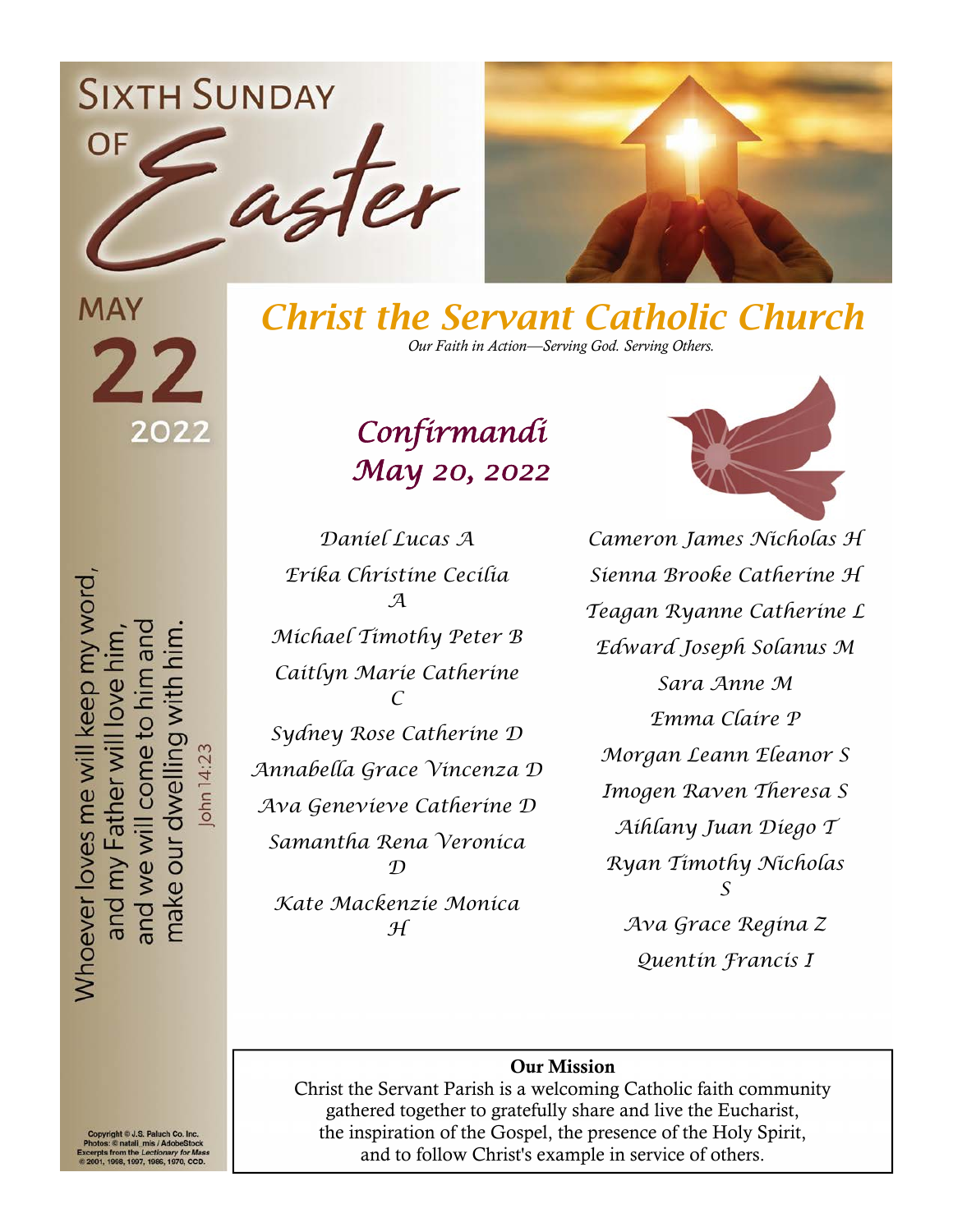Please continue to check our parish website www.ctswoodridge.org, and facebook, for up to date information about what we are able to offer to help keep our community connected.

At this time, we continue to record the mass for people who are not able to make it to church, posting it by 4:30 pm Saturdays on the YouTube channel christtheservant.



### CASH FOR FOOD Saturday, June 11 Sunday, June 12

**CHRIST THE SERVANT supports the West Suburban Food Pantry, Downers Grove Area FISH (includes Woodridge), and Blue Jeans for the Homeless.** 

**Food items are very welcome, including canned goods, rice, peanut butter, etc. as well as personal care and paper products.** 



**Please drop off your food and product** 

**items in the parking lot before Mass. Cash donations are most appreciated.** 

**Any cash amount is welcome!** 

**A Cash for Food Blue Donation Box will be available in the Narthex for your convenience.** 



**Please make checks payable to Christ the Servant. All cash and checks will be converted to food donations and distributed promptly.** 

*Thank you for attending to the needs of those less fortunate.*



**Neighbors Needing Help** 

1. Parishioners who live near the church are in need of someone to help with some light housekeeping and cooking a couple of meals a week. They are offering compensation. Please call the parish office at 630-910-0770, and we will put you in touch with them. (This is available now.) This also offers the opportunity for live-in if desired.

2. We've received a request for a handyman to install handicap bars in a bathroom. If you can help safely install these bars, please call the parish office at 630-910-0770, and we will put you in touch with the person making the request. (This project needs to be completed by mid-May.)

> *Over 55 Ladies Club To participate, be sure to call the number listed below by Monday, May 23, 2022.*

*Ladies Lunch Out*  **Tuesday, May 24, 2022,**  1:30 PM at



*1011 75th Street,* 

*You must call Barb G to confirm your attendance.* 

*New members welcome!*

Find us (and like us!) on Facebook. www.facebook.com. Type "Christ the Servant Catholic Church" into the search bar.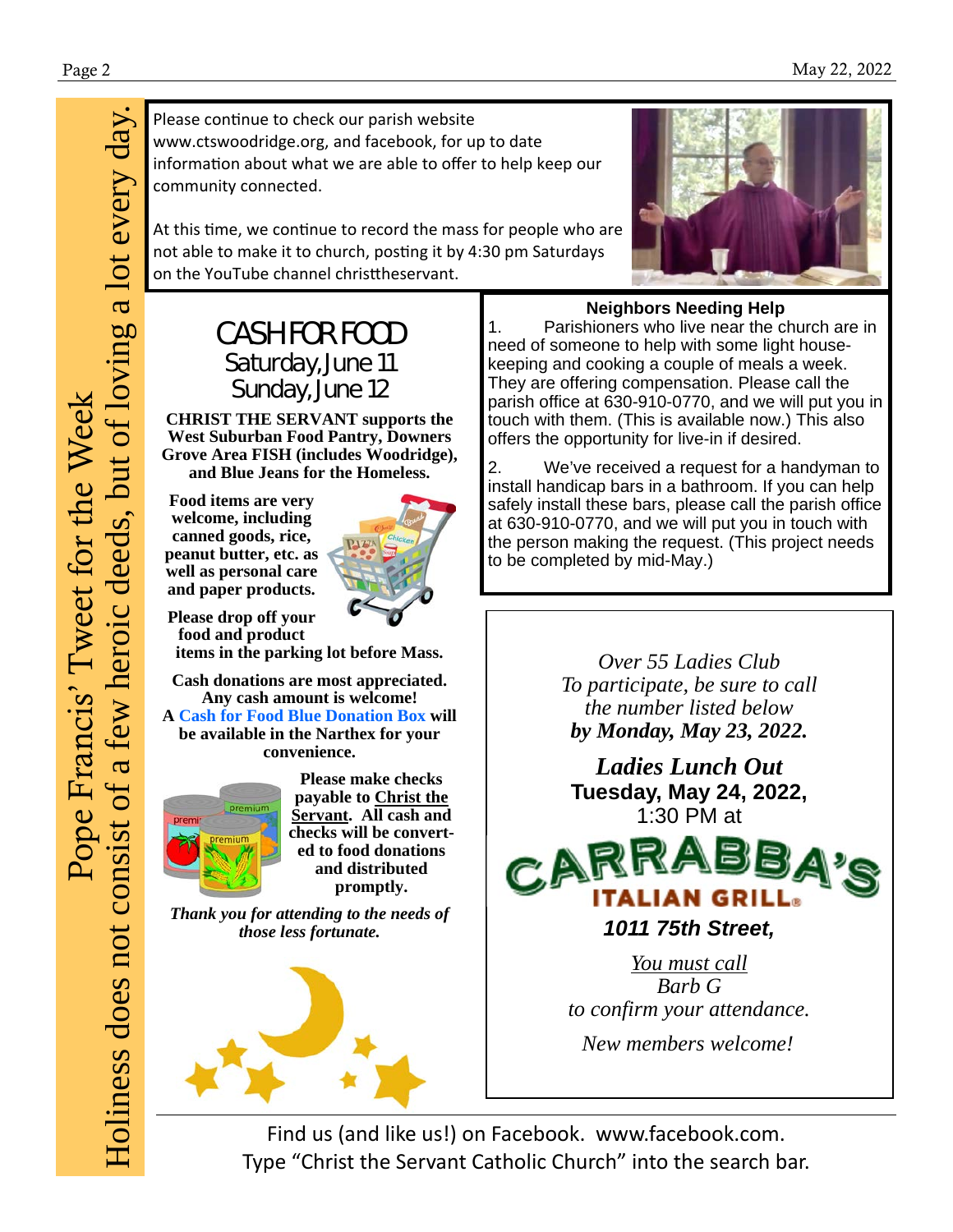

**Return of the Parish Appreciation Party!!!** Don't forget to sign up in the narthex as your RSVP to the party on **Friday, June 3, 2022**, beginning at 6 pm and going as long as we party!

Bringing a pot luck dish is welcome, though not required. Please do bring your thinking cap for the Trivia Game!

### Sacramental Information

**RITES OF CHRISTIAN INITIATION** Adults interested in learning more about the Catholic Faith, the celebration of Baptism, Eucharist and/or Confirmation are invited to contact the parish office.

**BAPTISM OF INFANTS** Baptisms are usually celebrated on the first and third Sundays of each month (except during Lent) at 11:30 AM. A Baptism Preparation Class must be attend‐ ed if you are planning your first child's baptism or if three years have passed since your last child was baptized. Call the Parish Office to register and to check whether adjustments have been made to the schedule.

**MARRIAGE** Marriage arrangements must be made at least six months in advance by contacting the Parish Office to set the date and reserve the church. Reserve the church before you reserve the reception hall.

**HOLY ORDERS:** Are you thinking of becoming a priest or religious? Talk with Fr. Bob or email Fr. Steven Borello vocations@dioceseofioliet.org.

**RECONCILIATION** Available Saturdays from 4:00-4:30 pm (except Holy Saturday), or by appointment with Fr. Bob.

**PASTORAL CARE OF THE SICK** Please contact the parish office for a visit from a priest when sickness occurs or death is imminent for the sacrament of Anointing of the Sick. To arrange for Communion to be brought to the sick/homebound members of the parish community, call Deacon Tom F.

**FUNERALS** Arrangements for funerals are usually made in cooperation with the attending funeral home. Contact the parish office for pre‐planning of funerals.

> **Baptism Preparation Class: Thursday, June 2, 7:00 PM**

### Job Opportunities

**BUSINESS MANAGER/FRONT OFFICE**  Christ the Servant Church

**BOOKKEEPER/ADMINISTRATIVE ASST.**  Christ the Servant Church

Part-time, non-benefitted position

Submit cover letter and resume to FrBob@ctswoodridge.org.

See full job descriptions for these and other opportunities at www.dioceseofjoliet.org/hr

### **Creation Care Corner**

#### The Anniversary of Laudato Si'

This week is the anniversary of Pope Francis' encyclical Laudato Si': a text of landmark significance and an appeal for us to rethink our relationship with nature.

- $\blacksquare$  He reframes the environmental dialogue from a political discussion into language of faith. Creation, the natural world around us, is recognized as a precious gift from God to be reverenced by all.
- The Holy Father invites us to become aware and reflect deeply on the unsustainable environmental degradation around us and its consequences.

■ The Pope asks us to examine our lifestyles through sound ecological virtues, greater simplicity and less focus on material things.

■ By reducing excessive consumption and waste in our lives, we can significantly improve care for Creation.

- **Figure 1** Francis also points out the scientific consensus that human activity is the main contributor to a warming climate and warns of a worsening crisis. Without change, additional harmful sea level rise, droughts, and negatively impacted crop yields are expected.
- Since the livelihoods of the poor will be most impacted, it becomes a moral imperative to take action.

Pope Francis urges us to take action to mitigate these outcomes by working to protect our common home and by eliminating wastefulness in our lives.

#### **Hotline Numbers for Help**

| <b>Family Shelter Service Domestic Abuse</b> | 630-469-5650 |
|----------------------------------------------|--------------|
| National Domestic Abuse Hotline              | 800-799-SAFE |
| Illinois Adult Protective Services           | 866-800-1409 |
| Will County Crisis Line                      | 815-722-3344 |
| <b>Mayslake Ministries</b>                   | 630-852-9000 |
| Diocese of Joliet Sexual Abuse Victim        |              |
| Assistance Coordinator                       | 815-263-6467 |
| Waterleaf Women's Center                     | 630-701-6270 |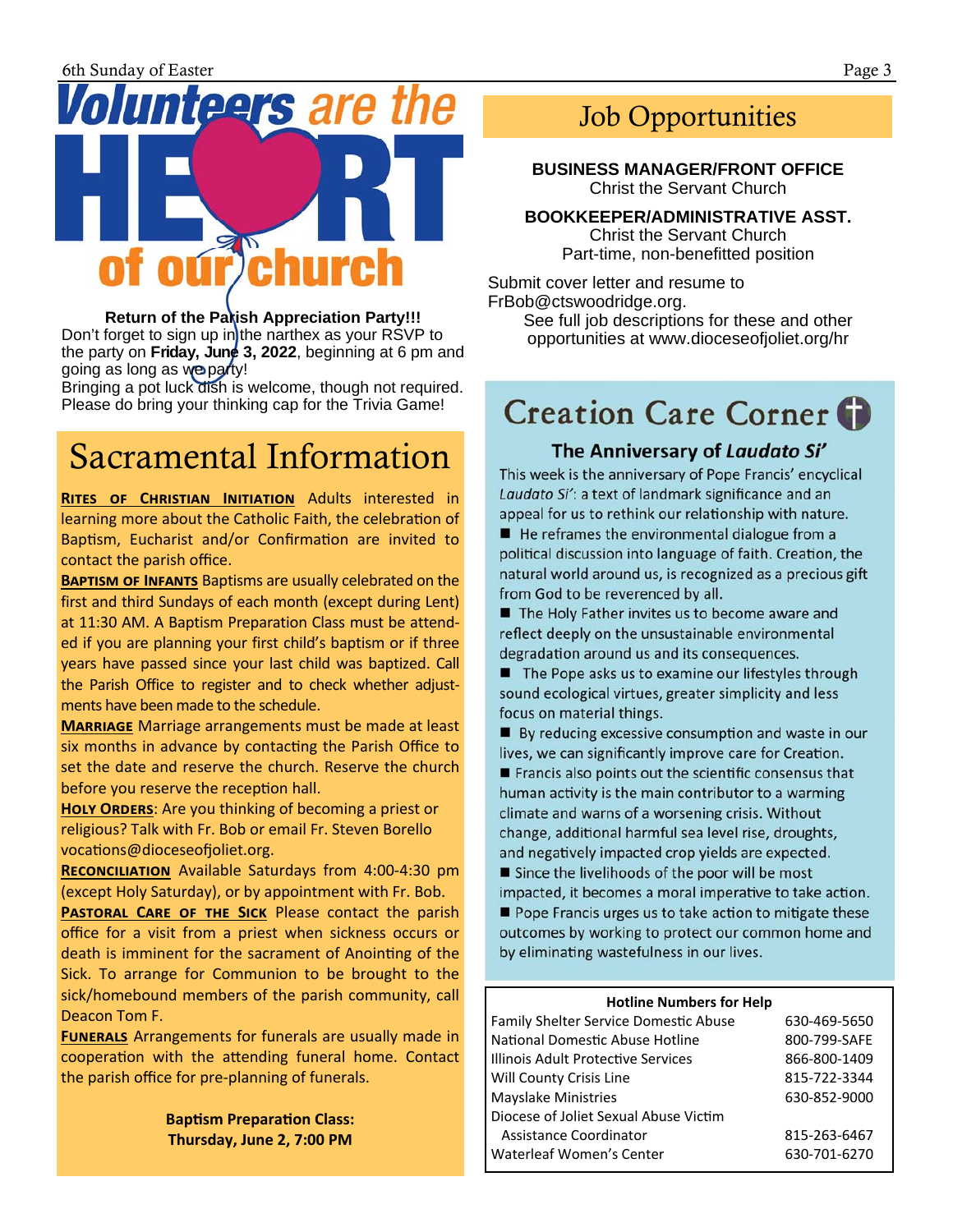### Religious Formation News



Have a great summer everyone! Thank you for giving us the opportunity to share our faith and love of God with your children. It is always a great blessing to get to work with such wonderful families during the school year. Thank you, parents, for your help and all your efforts. May God bless you with a joyful summer.



#### **Join Us For Next Year Early Registration!**

This year we are providing early registration for the 2022- 2023 Religious Formation classes at a discount! Tuition for

students registered for classes before August will only pay \$150 per student. (Sacrament fees separate.) RF registration information forms can be found at www.ctswoodridge.org and at the back of church.

Whatever it takes, we are committed to helping your child come to know and love God and to help your family grow in their faith.

#### **Rosary and Adoration for the Month of May**

Religious Formation will be providing a Rosary and Holy Hour on Sunday's during the month of May. The Holy hour will begin at 6:00 and the Rosary will start at 6:45. All are welcome to stop by for the full hour or for a few minutes.

**Congratulations** go out to our Confirmation class who receive the sacrament Confirmation last Friday May 20, 2022. The Celebrant for the Mass was the Most Reverend Ronald Hicks the Bishop of Joliet.



We also extend our sincere thanks to our catechist Mary Lynne Koch and to the parents, sponsors, godparents, relatives and friends who have inspired and helped our Confirmandi to the Completion of their initiation into the Body of Christ and his sacramental Mysteries.



#### **VBS is Coming June 20-24**

**Send your kids on a desert adventure! At Monumental** VBS, kids

celebrate God's greatness! Monumental is filled with awesome Bible-learning experiences kids see, hear, and touch! Sciency-Fun Gizmos™, team-building games, unforgettable Bible songs, and tasty treats are just a few of the standout activities.





**Congratulations go out to our First Communion class** who made their First Holy Communion on Saturday May, 7, 2022. We also extend our sincere thanks to our catechist Marj Wilkey and to the parents, godparents, relatives and friends who have inspired and helped our First Communicants to

this important step in their initiation into the Body of Christ and his sacramental Mysteries.

### **Religious Formation Up Coming Dates**

**NOW!** Early registration for 2022-2023 classes June 20-24 Vacation Bible School



### **Coming this Summer:**

### **Adult Bible Study and Youth Bible Study**

We will learn the major people, places, and events of the Bible and discover how they all come together to reveal the remarkable story of our faith. Participants will meet every week to view an engaging video presentation followed by a time of lively group discussion and fellowship. For more information contact Christine Goba at 630-910-0770 or cgoba@rcdoj.org.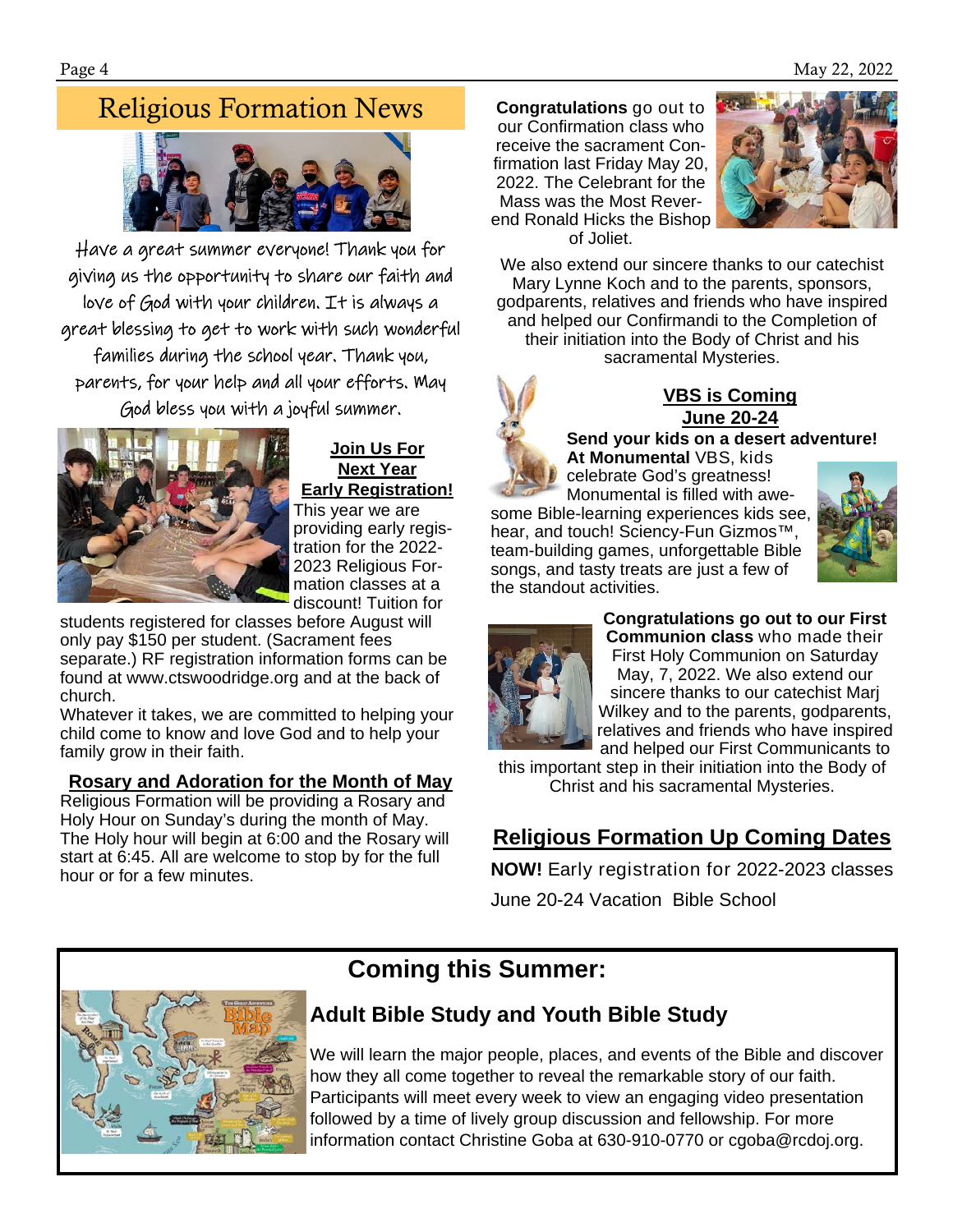## Easter Memorials

**The beauty of the décor for the Easter season would not have been possible without the generosity of many people, ESPECIALLY JoAnn W and the Art & Environment volunteers. We thank those who contributed, as we remember family and friends with love:** *(sorted by last name of those being remembered)*

Virginia & Bill Barnes by Mary Kiser Joemar Abustan by Manalo family Mary Alvarez by Tinoco family Joseph Patrick Bacani by Leoncio & Marlene Bacani Stanley & Leona Balicki by Roderick & Jacqueline Ciombor & family Stanley R. Balicki, Sr. by Roderick & Jacqueline Ciombor & family Jerome & Katherine Blastic by Bill & Mary Beth Gardner Kash & Harry Blastic by Megan DuPass Rich Buch by Marge Buch Donna Buonamici by Mary Kiser Dawn Candela by Joe Candela Family by John & Ann Cashman James Cavanaugh by Bob & Vicky Cavanaugh Steven Chobak by Moravecek family Cimaglia & Stillo families by Sonny & Emily Stillo Charles & Natalie Ciombor by Roderick & Jacqueline Ciombor & family Connors, Buch & Czech families by Marge Buch Tom & Dorothy Czyz by Susan Czyz Robert D'Amico by D'Amico family Rita Daluca by Adrienne & Gregory Ahern Carmine Daniel by Al & Dorothy Daniele Antoinette Danielle by Al & Dorothy Daniele Efren De Peralta by Hipolito & Yolanda De Peralta Pauline Dennis by Pat Savage Rosemary DiVincenzo by Vince DiVincenzo Ray DuPass by Megan DuPass Dick DuSatko by Gloria DuSatko Joseph & Marie DuSatko by Gloria DuSatko Joy Russell Elenz by Susan Marcotte Joan English by Tom & Patty (English) Miski Don Fassero by Tina Fassero Fleming & Imber families by Ed & Fran Fleming Diane R. Folga by William R. Folga James G. Frale by John & JoAnn Frale Robert Gamble by Rose Gamble Ellis & Shirley Gardner by Bill & Mary Beth Gardner Leo Gross by Patricia Gross Mr. & Mrs. Leonardo Guglielmo by Mike Magee Pat & Ann Guglielmo by Mike Magee Bob Haas by Elena Haas Carmen Haas by Elena Haas Ginny & Bill Haas by Elena Haas Donald & Phyllis Held by Susan Czyz Donald Hendrich by Carol Hendrich



deceased members of the Jackson & Derek families by Steve & Karen Jackson Beth Anne & Al Januska by Darlene Januska

Gerald Johnson by family Brad Kanch by Fellers family John & Elaine Kasprzyk by Greg & Mary Porod Wayne Kocinski by J. Kocinski Ricky Kopp by Marge Buch John & Irine Kurtz by Charles & Linda Kurtz Lynn & Cynthia Lanski by Lampugnano family Rino LaPaglia by LaPaglia family Art & Stell LaRocque by Mike Magee Domingo F. Lazo by Carmie Lazo Floramado Licudine by Hipolito & Yolanda De Peralta Louie & Alice Maas by Charles & Linda Kurtz James & Margaret Magee by Mike Magee Jim Magee by Mike Magee Marie Magee by Mike Magee Florence Malone by Mr. & Mrs. Eric Frantz John Malone by Mr. & Mrs. Eric Frantz Regina McEvoy by Roderick & Jacqueline Ciombor & family John & Esther Michalek by family John & Cheryl Miski by Tom & Patty (English) Miski Mizek & Marek families by Bob & Pam Mizek Jim O'Brien by Mary Anne O'Brien Joseph Ongtengco and all deceased members of Ongtengco, Domingo & Vargas families by Pacita & Rafael Ongtengco Richard Peslak by Helene Peslak Peslak & Kolodziej families by Helene Peslak Joan Peterlin by Szalko family Phillips/Ziegler families by Alie & Jim Phillips Laddie, Bart, Joey & Pauline Popek Rudy & Lorraine Porod by Greg & Mary Porod Prohaska & Stanton families by Dan & Carol Prohaska Teresa Ranalli by Lampugnano family Robert V. Richards by Roderick & Jacqueline Ciombor & family Dennis Richardson by Betty Richardson Joseph Riedl, Sr. by Lorraine Riedl Ruff family by Donna Mays Mike Salemme by Mike Magee April Sedall by Moravecek family David Allan Simmons by Patti & Jerry Crimer Christ Soulides by Bob & Vicy Cavanaugh Stella Szymanski by Janet Szymanski Dante Teves by Renacia family

Art & Carmen Valliere by Suzanne Valliere

- Eleanor Weber by Janet Szymanski
- Bill & Doris Weltin by Cathy Baker
- Harry Wiebler by Al & Dorothy Daniele
- Wladyslaw & Filomena Ziminski by Irene & Joe Gajc Frank & Jean Zych by Gloria DuSatko
- Donations were also received from: James Brabec, Martino family, Paula Rosenbeck, Jose & Melanie Sabado, and John & Marge Stancel

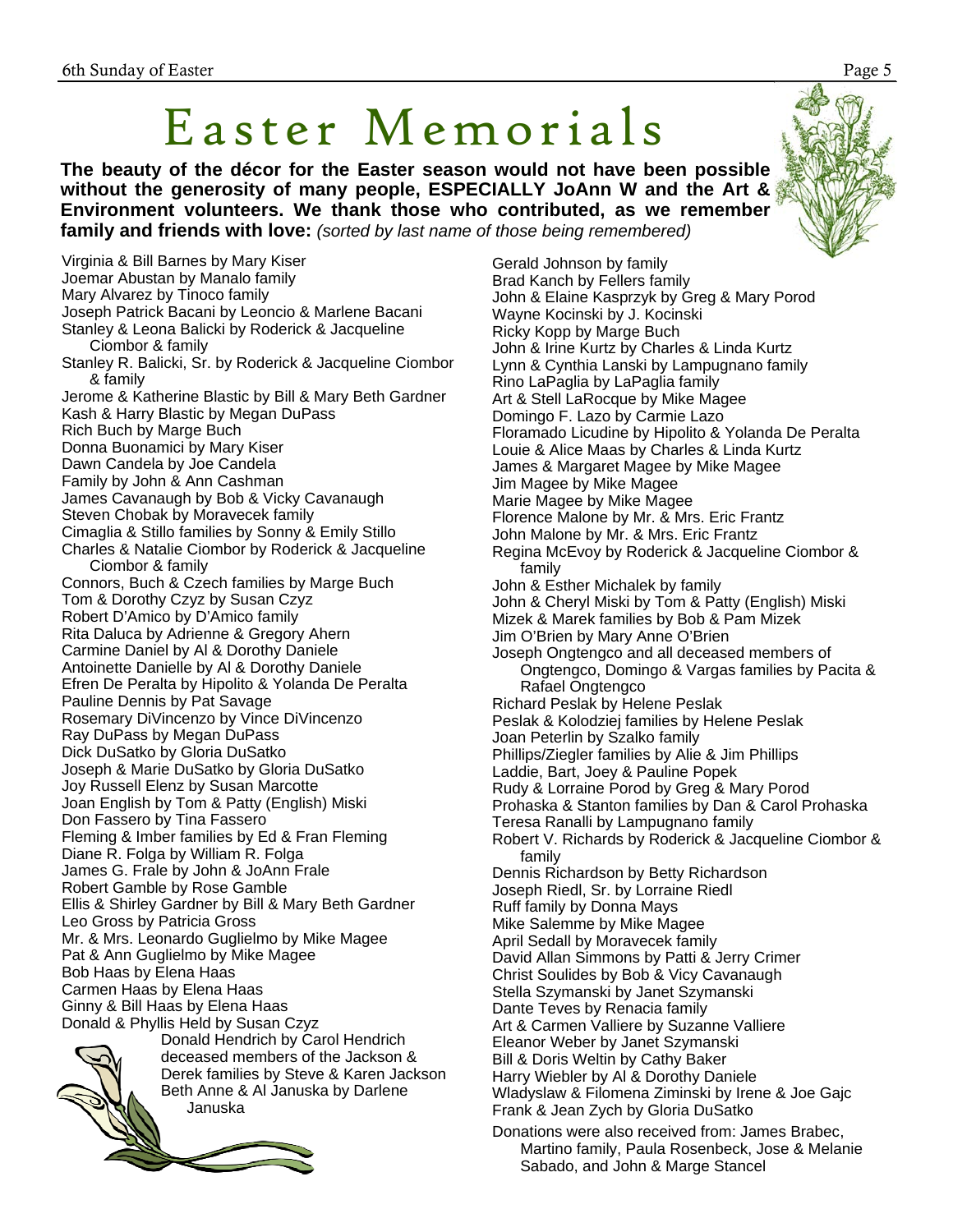### Mass Intentions for the Week Week We pray for the Sick

### **TABERNACLE LIGHT**

Joe Miklosz

#### **MASS & PRAYER INTENTIONS**

#### **Saturday, May 21**

 4:45 PM Camille Delmonico Roman, *r. Jean Durran* Frank Thomas Neal, *r. Darlene Neal* 

#### **Sunday, May 22**  8:30 AM People of the Parish 10:00 AM Francisco & Celia Sosa, *r. family*

#### **Monday, May 23**

 8:30 AM Lilly Mary & Inna Reddy & Kaspa Reddy, *r. Kiretti Reddy* Phil Florek, *r. Tina Fassero* 

**Tuesday, May 24**  8:30 AM Celia & Francisco Sosa, *r. family*

**Wednesday, May 25**  8:30 AM People of the Parish

**Thursday, May 26**  8:30 AM Jim Fleming, *r. Ed & Fran Fleming* George Harting, *r. Harting family* 

**Friday, May 27—mass**  8:30 AM People of the Parish

**Saturday, May 28**  4:45 PM Helen Kolodziej, *r. Helene Peslak*  People of the Parish

**Sunday, May 29**  8:30 AM Dorothy Gomolinski, *r. Margaret Buch*  10:00 AM Wally Silunas, *r. Helene Peslak* 

> *To request a mass, or the Tabernacle Light, call the parish office at 630‐910‐0770.*

### Bible Readings—May 22-May 29

 *SçÄù:* Acts 15:1‐2,22‐29 / Rv 21:10‐14,22‐23 / Jn 14:23‐29 *MONDAY*: Acts 16:11-15 / Jn 15:26-16:4a **TUESDAY: Acts 16;22-34 / Jn 16:5-11** *WEDNESDAY: Acts 17:15,22-18:1 / Jn 16:12-15* **THURSDAY: Acts 18:1-8 / Jn 16:16-20**  *FÙ®ù:* Acts 18:9‐18 / Jn 16:20‐23  *SãçÙù:* Acts 18:23‐28 / Jn 16:23b‐28 *SçÄù:* Acts 1:1‐11 / Eph 1:17‐23 or Heb 9:24‐28;10:19‐23 / Lk 24:46‐53



Ray Banaszak Bruce Barnhard Barbara Bayro Nancy Becker Sharon Bhaskar Madeline Jascewsky Jim Brabec Pat Chang Donna Ciolek Vic Cordes Marge Felix John M. Foresman Marty Foy Dcn. Tom Fricke Joann Germanie Robert Gripp Joan Haffner Michael Harris Carolyn Heinrich Carol Hendrich

Remington Howard Fred Huth Rayna Januska Ed Jascewsky Jeanne Jordan Derek Kaunelis Jaxxon Kelner Ida Kenny Barb Kosiek Bob Kraft Karen Kripas Brian Labuta Josie Landicho S.Suzanne Lesniewski Mary Vanderplow Robert Losik Joyce Maples Joe Machanis Jan May

Chuck Neal Anthony Nowak Linda Pennock Andrew Peslak Alie Phillips Bob Pluta Danny Ramsey Lolit Ranchero John Rossi Jim Sanders Dan Szymanski Anastasia Thiem Frank Tiesenga Hanh Truong Bill Wagner Vince Zitella

*Names remain on this list approximately three months, unless specifically requested otherwise. To update the list, call the Parish Office at 630‐910‐0770 or email corinne@ctswoodridge.org. Thank you.*

### We pray for the Deceased



**Lucy Burch**  *(grandmother of Angelina Davini)* 

> **Walter "Wally" Silunas**  *(husband of Margery)*

### We pray for those who Serve

**Andrew McGraw,** nephew of Ann & Mike Andreshak **Nolan Bowers,** grandson of Daniel & Karen Bowers **Christopher Durkovic,** grandson of Joan Kurtz **Chase Halik**, son of Tim & Peggy Halik **Avery Jackson**, grandson of Steve & Karen Jackson **Ben Jalove,** nephew of Chuck & Linda Jalove **Cole Jirgl,** nephew of Corby & Sheri Schmitz **Brock Ketcham,** cousin of Jean Durran **Kade Ketcham,** cousin of Jean Durran **Joshua Plucinski,** grandson of Joan Kurtz **Raleigh Redinger,** nephew of Mike Magee **Dan Ward,** nephew of Sister Rosemary Ward *If you have a family member serving overseas, please let us know. Please also let us know when they return home.*